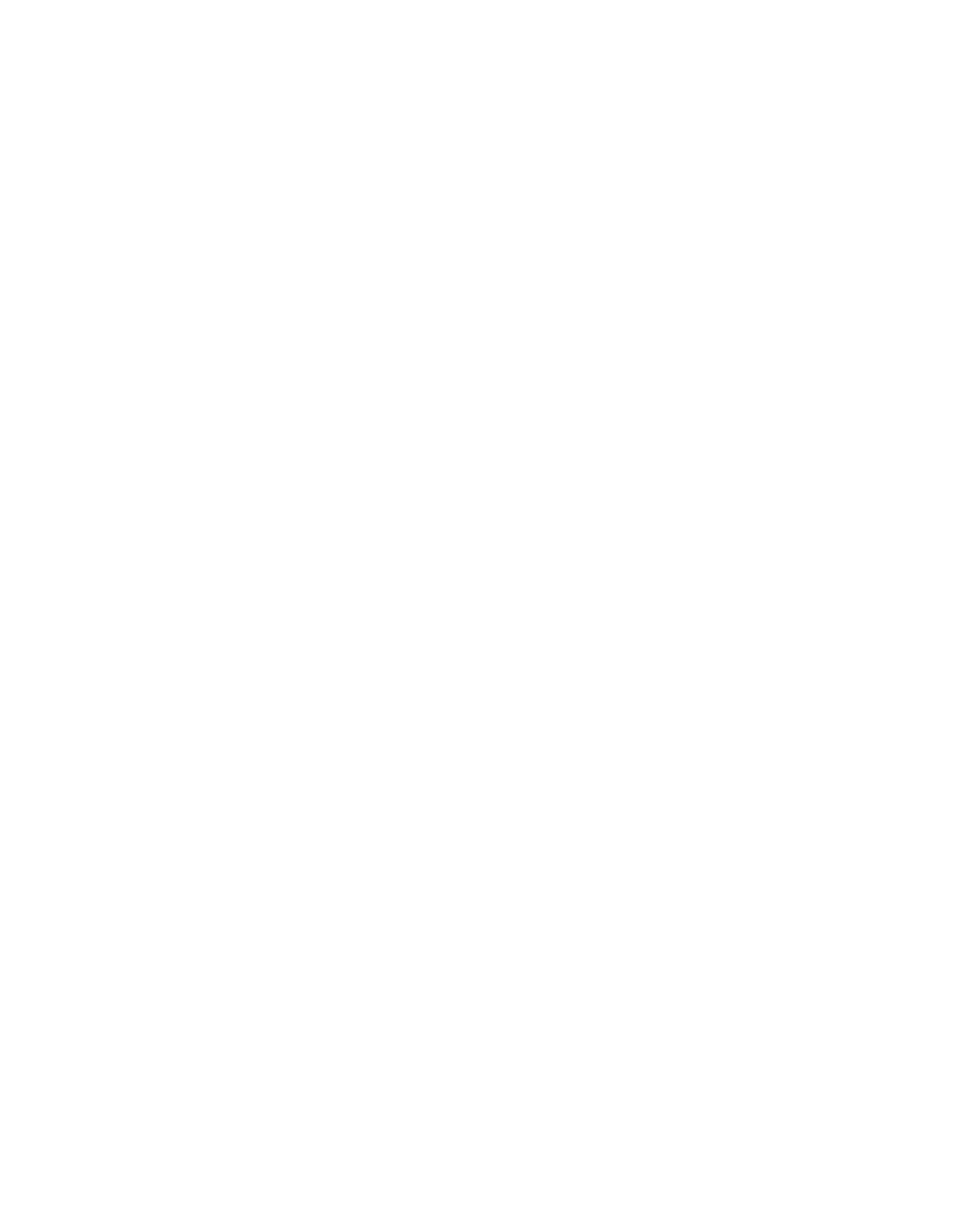# **Contents**



*Sawtooth Mountain near Augusta. Photo by Sarah Howe-Cobb*

Published in Helena, Montana, May 2019. Front cover photo provided by the Montana Office of Tourism and Business Development. For more information about Healthy Together, visit www.lccountymt.gov/ health/healthy-together or email publichealth@lccountymt.gov.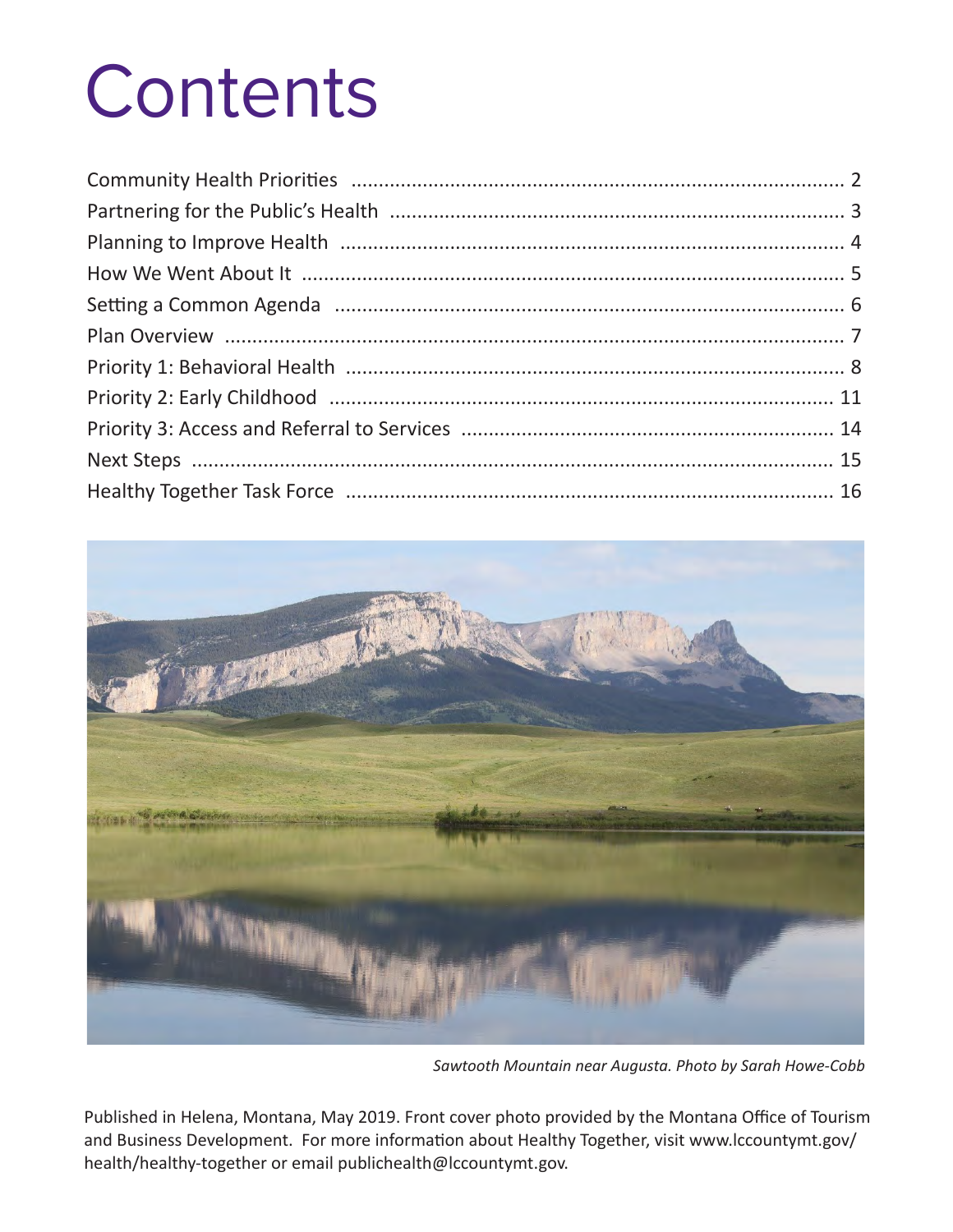# Community Health Priorities

This 2019-2022 Lewis and Clark County Community Health Improvement Plan (CHIP) outlines ways to improve the health of all county residents over the next three years. The plan describes three priority areas selected by the Healthy Together Task Force, a cross-section of about 80 community representatives: **Behavioral Health, Early Childhood,** and **Access and Referral to Services.** Within each priority area, this plan outlines focus areas and targeted strategies designed to improve the health of all county residents. Healthy Together believes that implementing these strategies will help us achieve our vision for a healthy community.



*We envision a healthy community where every person is safe, connected, and engaged and has the resources they need to reach their full potential.*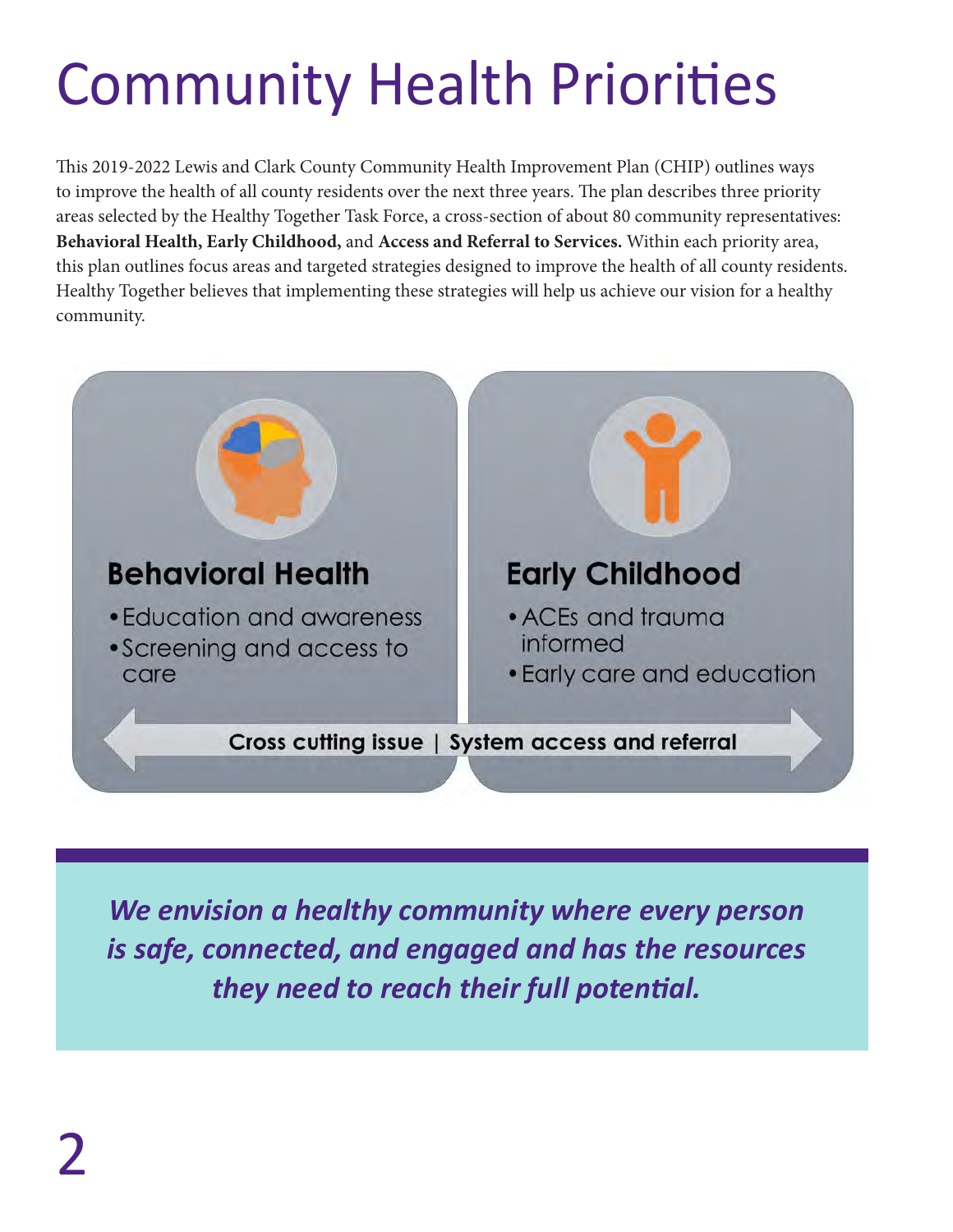## Partnering for the Public's Health

#### The Public Health System

Individuals in Lewis and Clark County engage in many activities to support their own health and the health of their families. We have plenty of opportunities to be physically active in our beautiful Montana surroundings. We try to cook healthy meals and support our neighbors in need.

Community partners also work together to improve the health of our population. Health-care providers at St. Peter's Health, PureView Health Center, and other health-care providers seek to provide quality care to our 68,000 county residents. Our many health and human-service organizations provide tangible support and assistance to thousands of families each year.

But the responsibility for public health extends far beyond the walls of any one agency. Employers, the justice system, schools, nonprofit and civic organizations, and faith-based institutions are just some of the sectors that play a role in creating a healthy community.

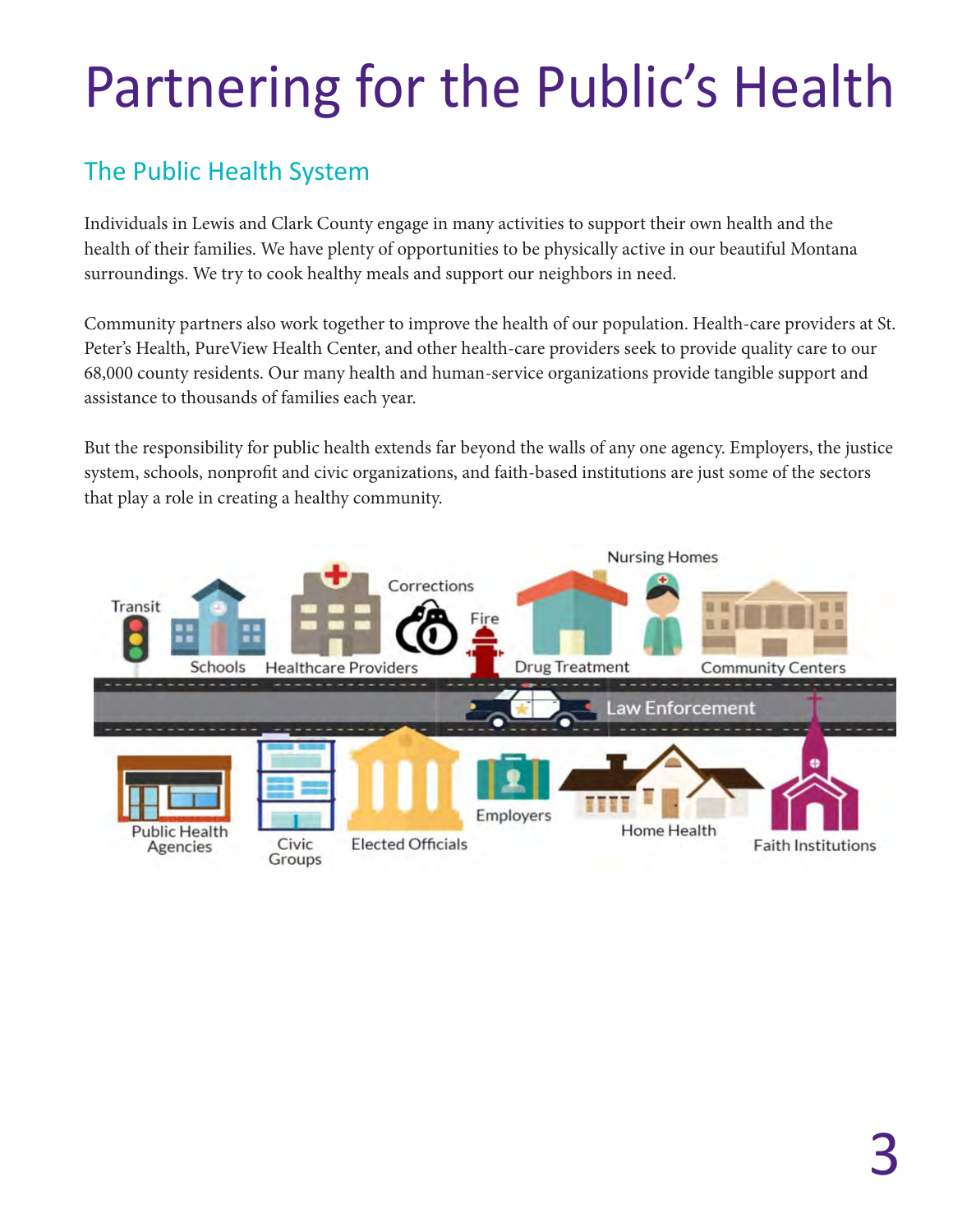## Planning to Improve Health

The process used to develop this Community Health Improvement Plan (CHIP) brought together partners from multiple sectors of the community that impact health in some way. (See page 16 for a full list of those involved.) The process was spearheaded by Healthy Together, which was founded in October 2017 by leaders from Lewis and Clark Public Health, PureView Health Center, Rocky Mountain Development Council, St. Peter's Health, and United Way of the Lewis and Clark Area. These individuals serve as the Healthy Together Steering Committee.

#### Healthy Together Steering Committee

- • Amy Emmert, Director of Population Health, St. Peter's Health
- • Lori Ladas, Director, Rocky Mountain Development Council
- • Jaime Larese, Wellness Manager, St. Peter's Health
- Alison Munson, Director, United Way of the Lewis and Clark Area
- • Drenda Niemann, Health Officer, Lewis and Clark Public Health
- Gayle Shirley, Systems Improvement Manager, Lewis and Clark Public Health
- Jill-Marie Steeley, Director, PureView Health Center

#### Assessing the Health of the Community



Before identifying health priorities, Healthy Together compiled and published a Community Health Report. Through both qualitative and quantitative data, the report provides a snapshot of the health of our county with regard to chronic disease, communicable disease, environmental health, and mental health, among many other indicators. The report includes data from both primary and secondary sources in order to provide a detailed overview. It compares the most current county health data to historical local data, as well as to state and national data.

The Community Health Report is published every three years. The most recent edition was published in December 2018. It includes the results of a random community telephone survey of about 400 residents to gauge their health conditions and behaviors. It also includes results of an online survey of about 300 "key stakeholders"

who shared their perceptions about the pressing health issues we face. The report is available at **www. lccountymt.gov/health/healthy-together** or by calling 406-457-8908.

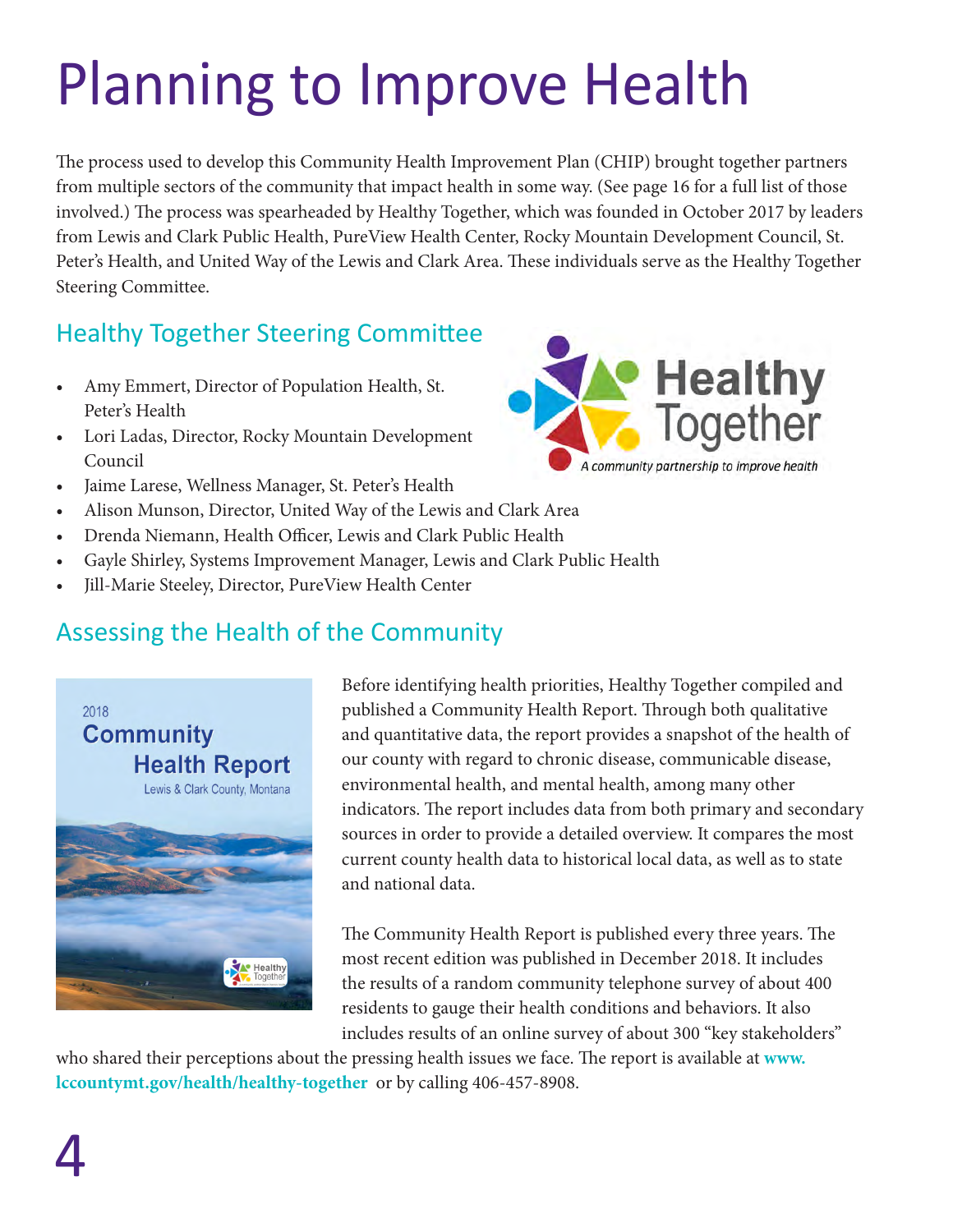### How We Went About It

#### Our Process

This Community Health Improvement Plan (CHIP) was developed through a series of meetings with a task force made up of close to 80 people from a multitude of organizations across the county. These included representatives of health care, nonprofits, business, public health, and human-service providers, among others. A complete list of participants is on page 16.

Task force members met four times from January through April 2019. A skilled and unbiased facilitator led them through a process to develop the content for this plan. This CHIP builds on former county CHIPs published in 2013 and 2016, as well as on the 2018 Montana State Health Improvement Plan and national planning efforts such as Healthy People 2020.

Task force members used results from the 2018 Community Health Report to identify key areas of focus for collective action, based on the best available data. The group also was instructed to consider social determinants of health and collective impact while developing strategies for action.

### Social Determinants of Health



Because health is affected by more than our individual behaviors or the medical care we seek, this plan includes a focus on the social determinants of health. As defined by the Centers for Disease Control and Prevention, these are "conditions in the environments in which people are born, live, learn, work, play, worship, and age that affect a wide range of health, functioning, and quality-of-life outcomes and risks."

For the purposes of this plan, the task force considered the following social determinants of health:

- Economic stability
- Physical and "built" environment
- Health and health care
- Social and community context
- Education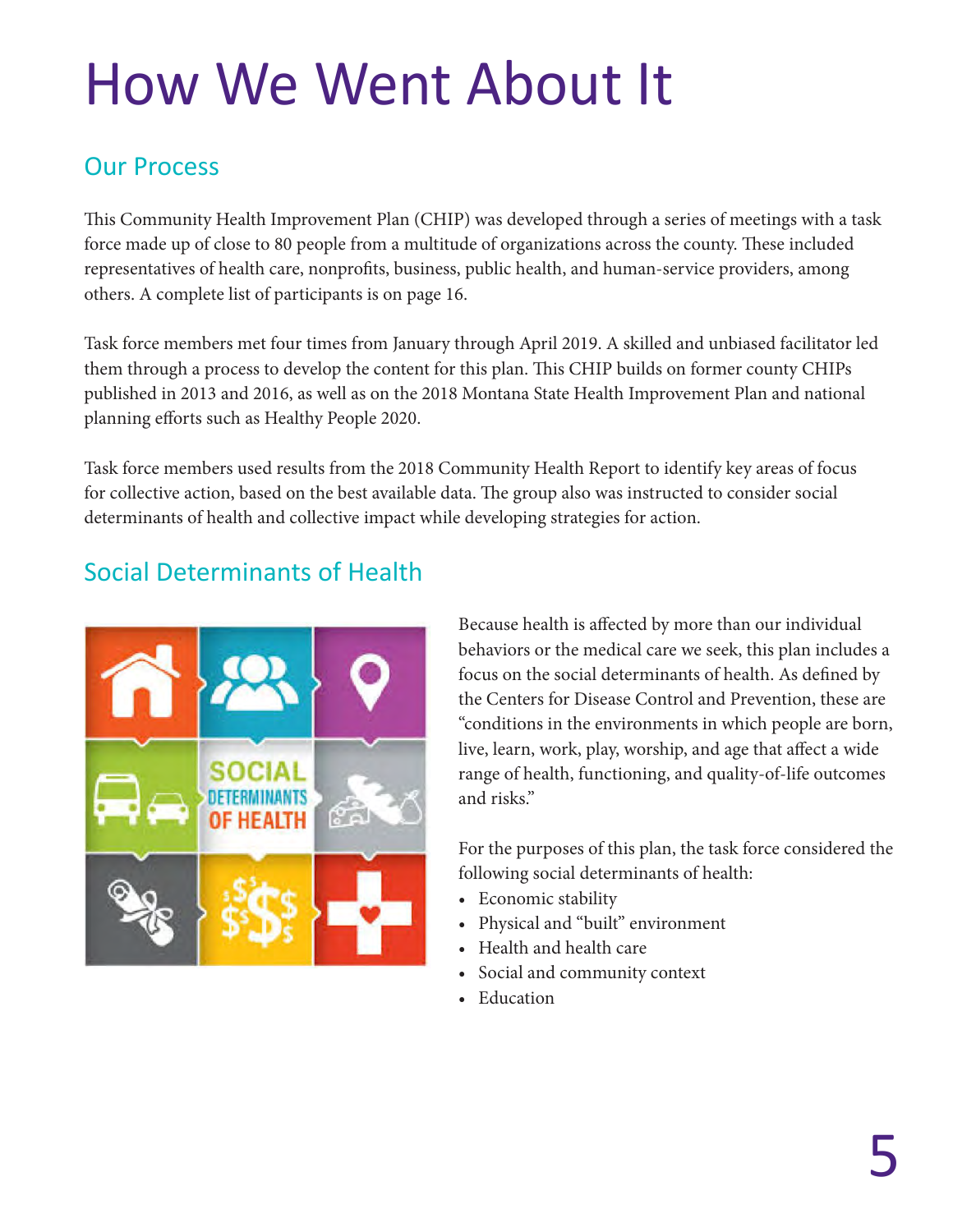# Setting a Common Agenda

#### Collective Impact

Collective impact is defined as "the commitment of a group of important actors from different sectors to use a common agenda for solving a specific social problem...." This definition also describes the work of Healthy Together.

Because health is affected by social determinants, improving the health of our population is a complex undertaking that requires the coordination of multiple partners across many sectors. To address that complexity, the Healthy Together Task Force chose to use a collective-impact lens to focus on communitylevel conditions and processes that must be in place to effectively tackle complex health problems.

In each area of focus, the Task Force considered the five conditions of collective impact that must be in place to effectively achieve community change. It designed strategies to move the community forward in developing these areas. The five conditions include:



- **• A common agenda:** Coming together to collectively define the problem and create a shared vision to solve it
- **A strong backbone:** Having a team dedicated to orchestrating the work of the group
- **• Shared measurement:** Agreeing to track progress consistently
- **• Continuous communication:** Building trust and relationships among all participants
- **• Mutually reinforcing activities:** Coordinating collective efforts to maximize the end result

Many of the strategies included in this plan are related to

developing the processes and systems needed to create a collective-impact model to improve health in the county.

The community health improvement planning process is an opportunity to develop a common agenda for the entire community. Strategies identified in this report help all partners engage in a collective process to focus energy and resources and support policies, projects, and programs that will be most effective in improving the health of the people we serve.

This list of partners in this process (on page 16) shows a broad commitment in the community to improve the health of our population. Over the next few years, the Healthy Together Steering Committee will work with coalition partners to develop a dashboard to track each of the strategies and metrics in this document.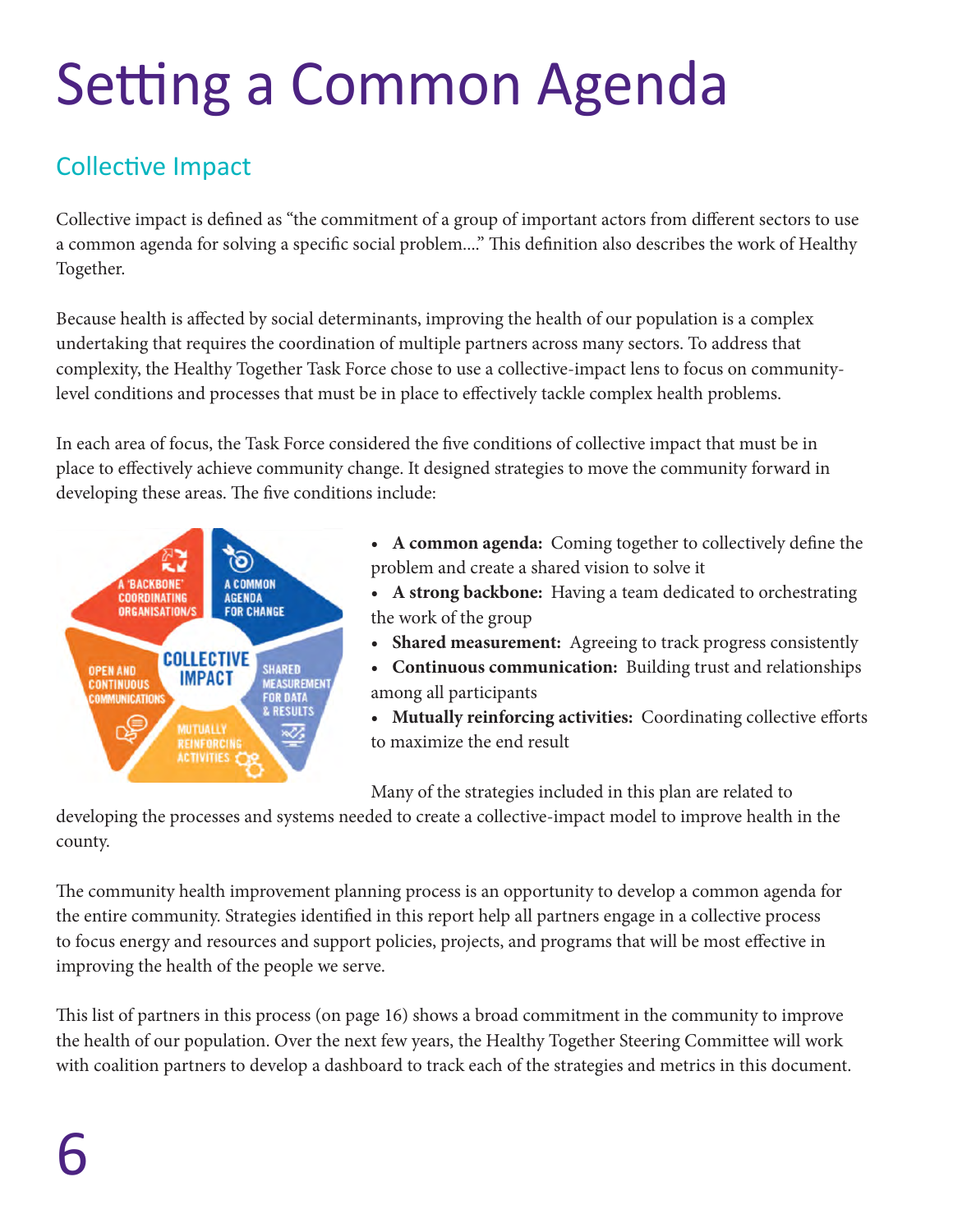### Plan Overview

During development of the 2016 Community Health Improvement Plan, participants developed a definition of "health" and "healthy community." These continued to guide development of this latest plan.

How We Define Health

*Health is an all-encompassing state of well-being in mind, body, and spirit that characterizes thriving individuals, families, and communities.*

Vision for a Healthy Community

*We envision a healthy community where every person is safe, connected, and engaged and has the resources they need to reach their full potential.*

Priority Areas of Focus to Improve Health

- **Prevention and Education Screening and Access to Care 1. Behavioral Health**
- **2. Early Childhood**

**Trauma-Informed Practices and ACEs Early Child Care and Education**

**3. Access and Referral to Services**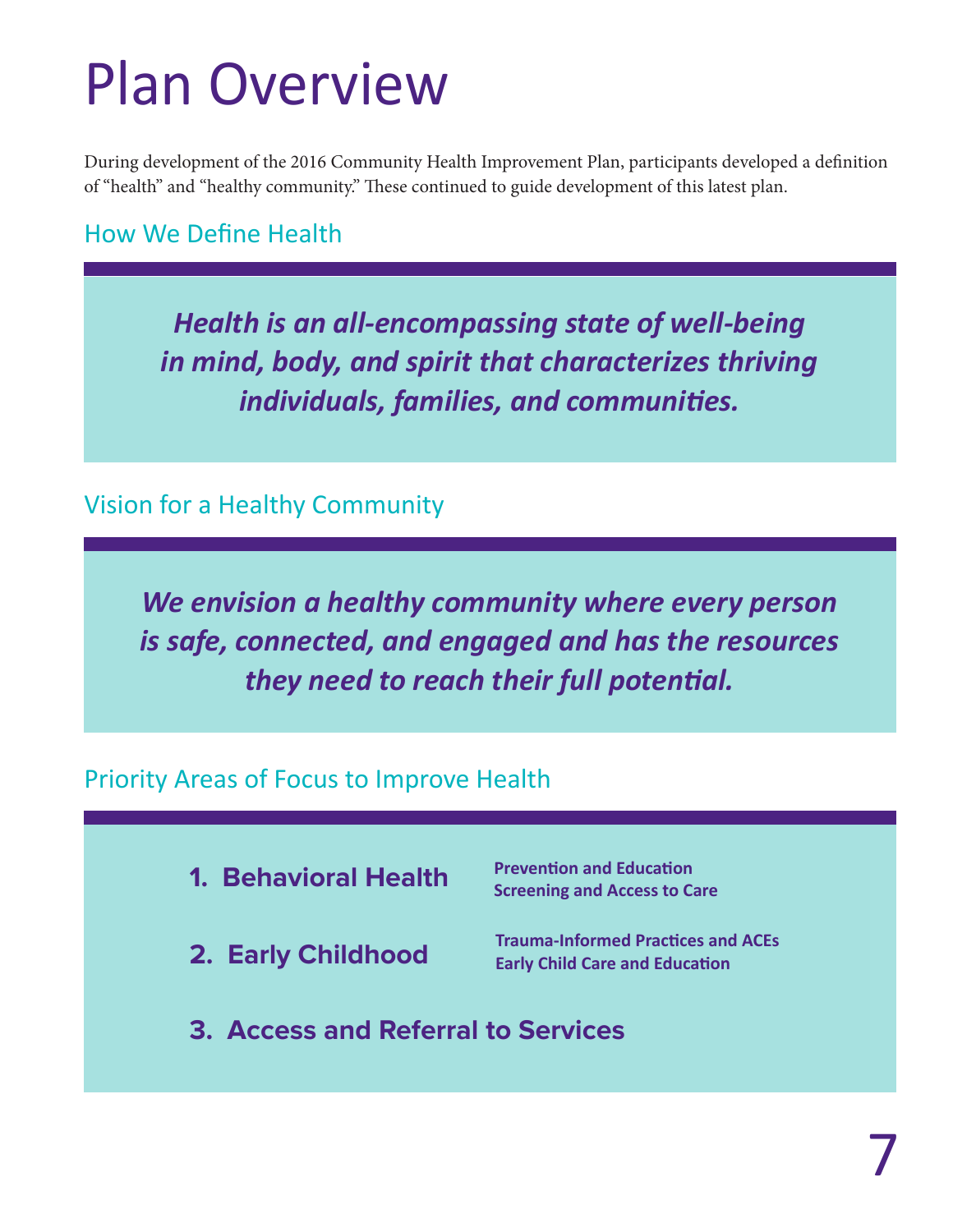# Priority 1: Behavioral Health

#### **Focus: Education and Awareness**

#### Goal Increase awareness of behavioral health and suicide, and normalize the conversation around these topics.

**Objective 1** Support multi-sector partnerships to increase knowledge of and reduce stigma tied **to behavioral health challenges. Lead: Lewis and Clark Suicide Prevention Coalition (Coalition)**

#### **Strategies**

- Hold 11 Coalition meetings a year (ongoing).
- Consider formalizing membership and governance structure of Coalition (Plan Year 1).
- Increase Coalition membership by 4 to include additional cross-sector representation of the community (ongoing).
- • Expand use of technology to allow remote participation in Coalition meetings (by end of Plan Year 1).
- • Expand staffing level for Coalition, using VISTA volunteer if possible (Plan Year 2-3).
- Identify needs to expand education and awareness work and secure funding to meet these needs (Plan Year 1-3).
- Develop a Coalition communication plan for external and internal partners (by Fall 2019).
- Expand public information campaigns focused on reducing stigma and increasing awareness (Plan Years 1-3).

#### **Objective 2 Implement stigma reduction and evidence-based mental wellness promotion and substance-abuse prevention activities. Lead: Lewis and Clark Suicide Prevention Coalition (Coalition)**

#### **Strategies**

- Improve access to identified, evidence-based, mental health training and education by increasing the number of active, certified trainers in the county (ongoing).
- • Provide monthly trainings in mental-health promotion and suicide prevention for community residents (ongoing through Fall 2021).
- Maintain and promote a Coalition calendar as the central location for all mental health, substance abuse, and suicide prevention training occurring in the county (ongoing).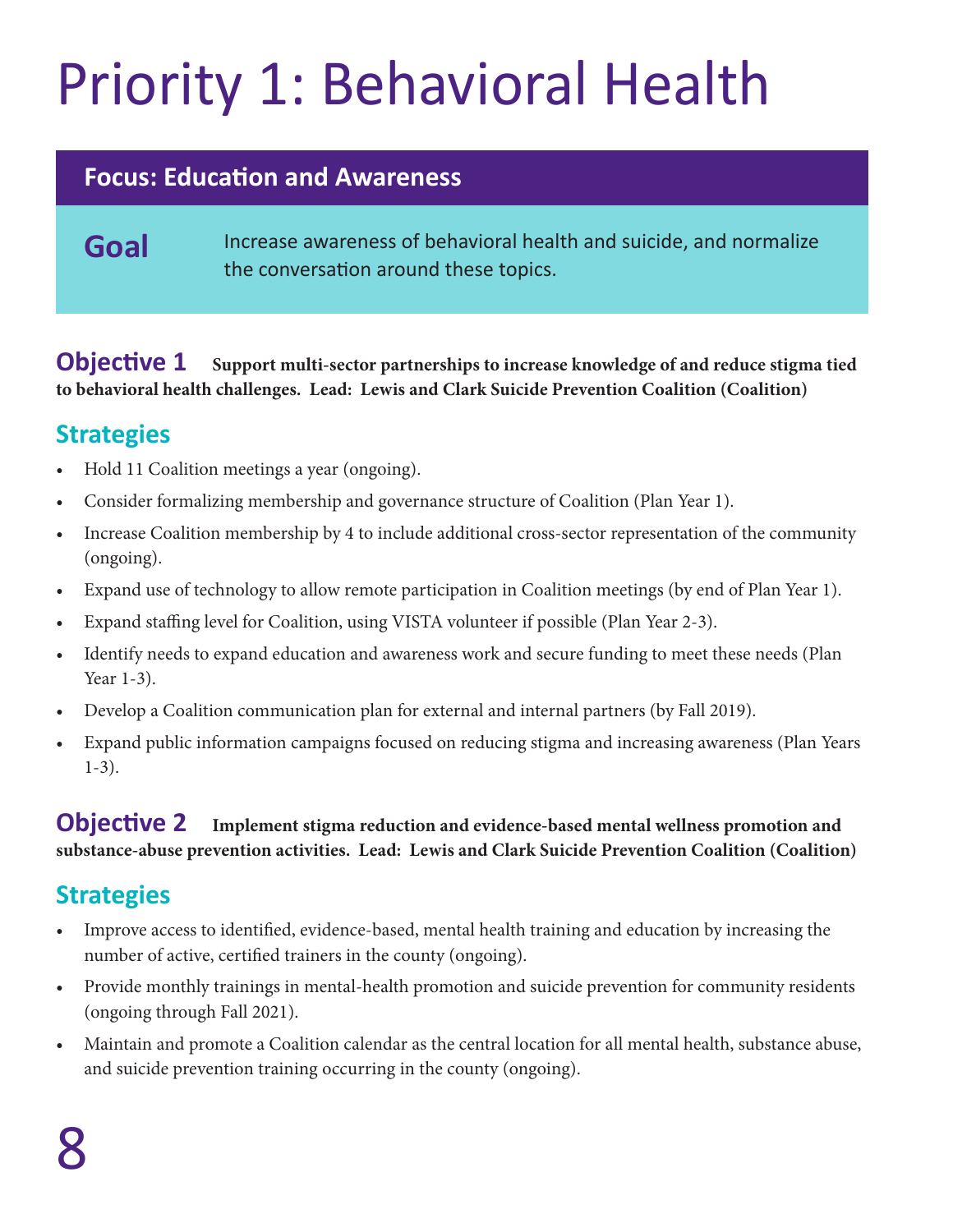- • Develop a multi-level model that facilitates partner-agency participation in and communication about evidence-based training annually (starting in Fall 2019).
- Identify a lead organization for substance-abuse prevention training in the county, and develop a goal for the number of trainings offered annually (by May 2020).
- Identify evidence-based, substance-abuse education and training and appropriate audiences (by April 2021).
- Expand use of evidence-based, substance-abuse prevention strategies and trainings in the county (by April 2022).
- • Develop listings on CONNECT referral system for mental health and suicide-prevention trainings so agencies can send referrals (ongoing).

#### **How We Measure Success** Percentage of activities that are "complete" or "in progress"

#### **Focus: Screening and Access to Care**

Goal Provide access to behavioral health screening and adequate, effective, and integrated mental health and substance-abuse treatment for every resident of Lewis and Clark County.

**Objective Foster community-level leadership and partnerships to develop and implement a universal behavioral health screening and referral protocol for the county. Lead: Lewis and Clark Mental Health Advisory Council (LAC)**

#### **Strategies**

- Identify a project lead (Plan Year 1).
- Develop an action plan (Plan Year 1).
- Map a process for universal screenings (Plan Year 2).
- Identify a physician champion to support universal access to screenings (Plan Year 2).
- Convene providers to discuss increasing screenings and select screening tools (Plan Year 2).
- Develop a screening and referral protocol and toolkit that health-care and human-service organizations can use.
- Distribute toolkit to all pediatric, primary care, and specialty providers and offer training on implementation (end of Plan Year 2).
- Expand and track listings on CONNECT referral system for behavioral health screening and treatment providers (Plan Year 2).

*continued on next page*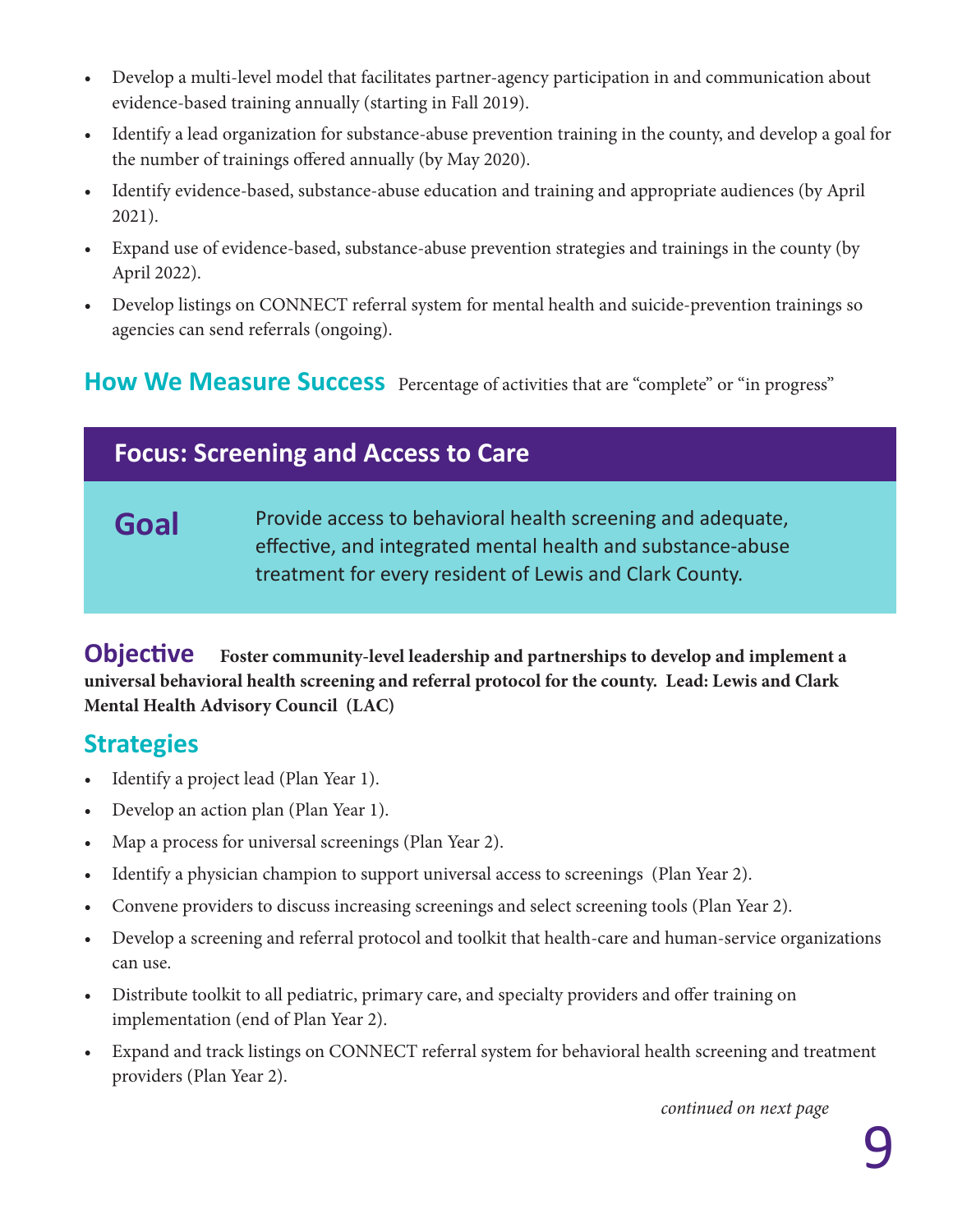• Identify other service providers (such as child care, human services, and education) who could provide screening and referrals and provide them with the toolkit (Plan Year 3).

#### **How We Measure Success**

- Percentage of behavioral-health providers using the CONNECT referral system
- Percentage of primary-care providers and pediatricians in the county who use CONNECT to make referrals to behavioral-health services
- • Percentage of specialty-care providers in the county who use CONNECT to make referrals to behavioralhealth services
- • Percentage of primary-care and pediatric providers who have a behavioral-health screening and referral process
- Percentage of health-care providers screening for depression and anxiety for all patients 10 years of age or older
- • Percentage of activities that are "complete" or "in progress"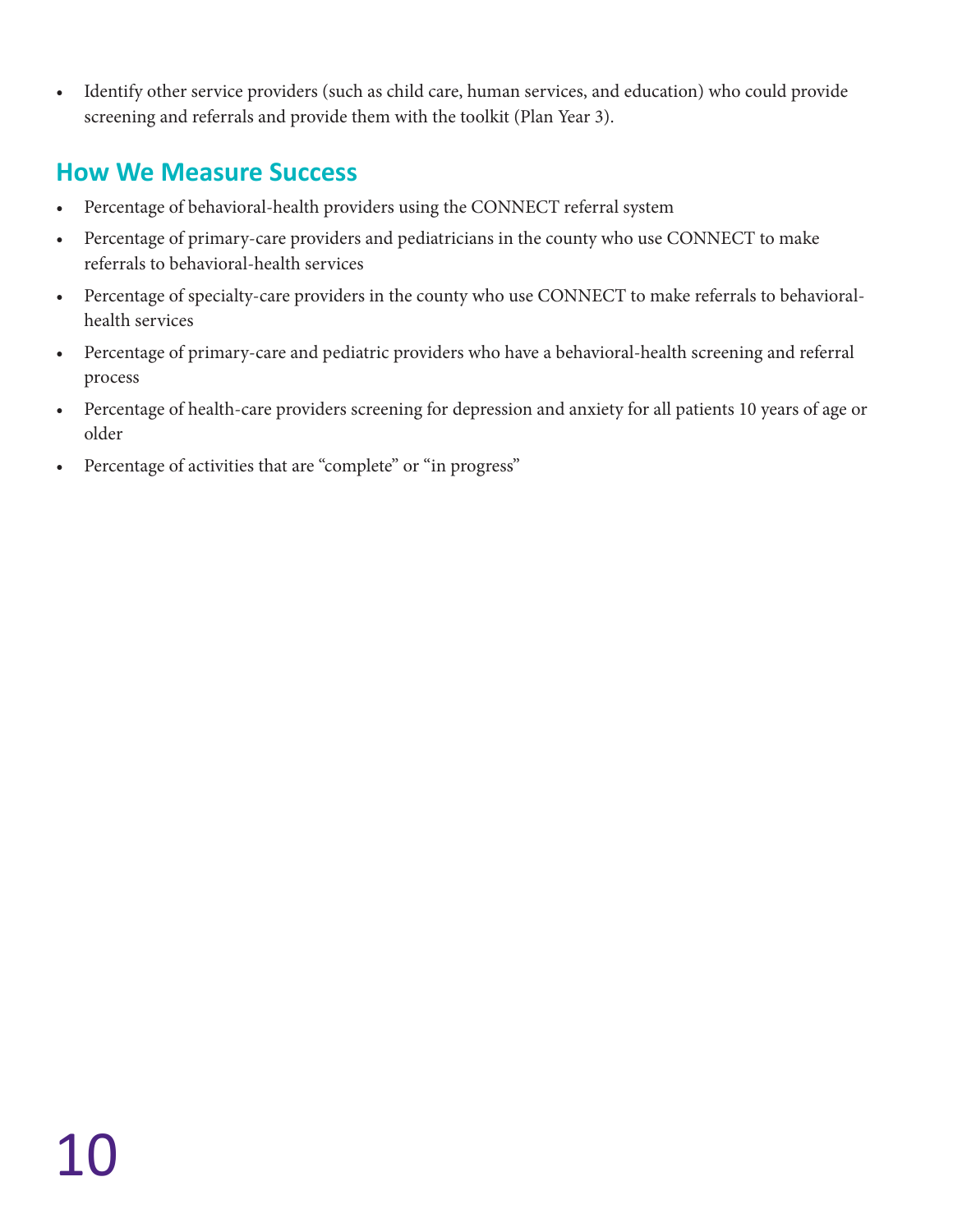# Priority 2: Early Childhood

#### **Focus: ACEs and Trauma-Informed Practices**

#### Goal **Create a safe and compassionate community where we strengthen** relationships, share our stories, and support each other.

**Objective 1** Expand the work of the Elevate Montana Helena Affiliate to drive collective action **related to addressing Adverse Childhood Experiences (ACEs) in the county. Lead: Elevate Montana Helena Affiliate (Affiliate)**

#### **Strategies**

- Increase collaboration and engagement of current Affiliate members and recruit new organizations to participate (ongoing).
- Ask key Affiliate members to identify and attend executive-level meetings in order to educate about ACEs and advocate for trauma-informed practices (ongoing).
- Establish a work group to develop communication strategies and subcommittees within different sectors of the community (by end of 2019).
- Enhance the communications strategy around ACEs and trauma-informed practices in the county (by end of 2020).
- • Create an inventory of current community initiatives related to ACEs and trauma-informed practices (by end of 2020)
- Create and deliver surveys based on communication plan to assess knowledge and need for ACE awareness (by end of 2020).
- Compile survey data to establish baseline of knowledge and need (by end of 2020).
- Develop strategic plan for implementation of ACE awareness and trauma-informed trainings (by end of 2020).

*continued on next page*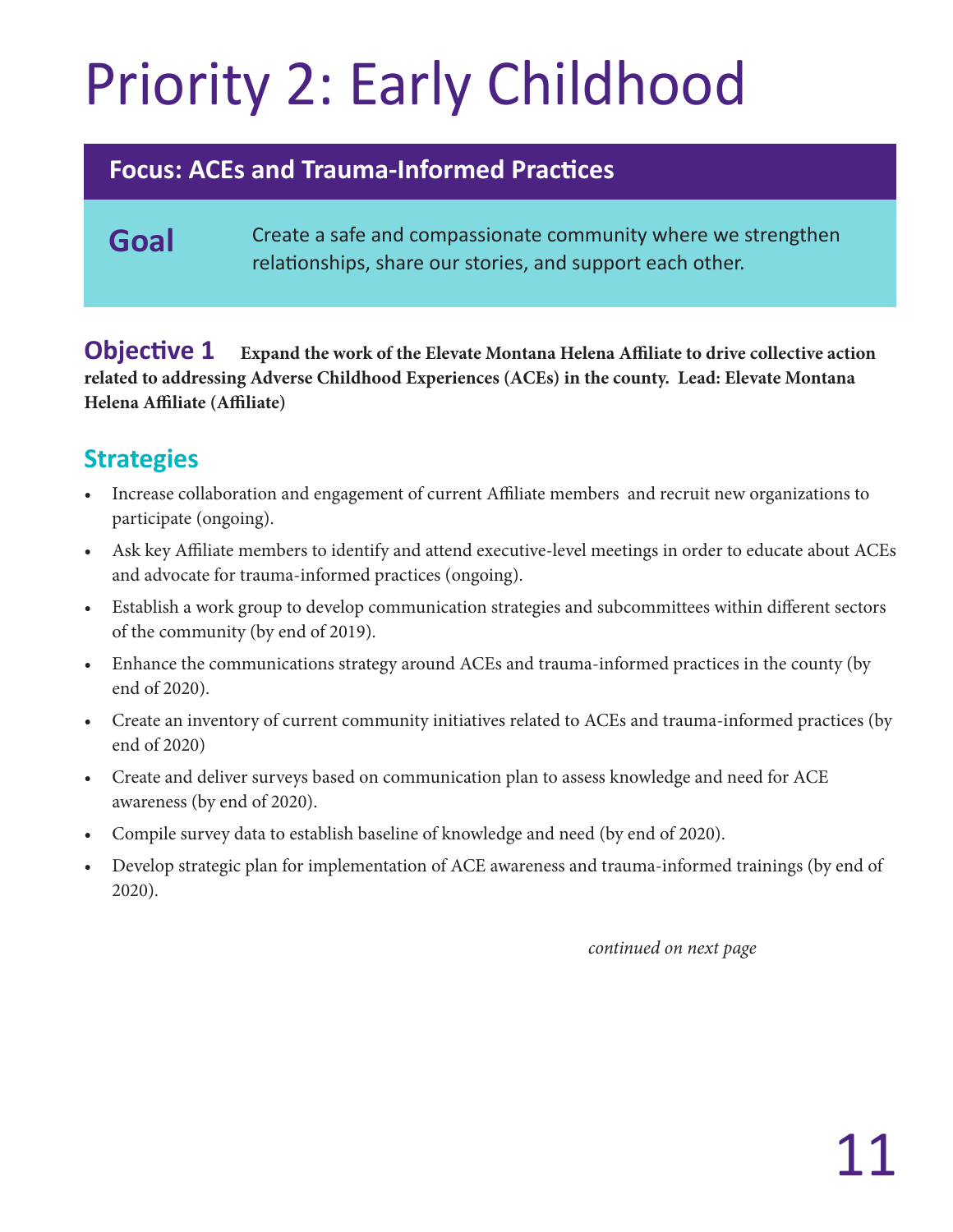**Objective 2 Implement education and advocacy strategies to increase awareness of ACEs and use of trauma-informed practices throughout our county. Lead: Elevate Montana Helena Affiliate (Affiliate)**

#### **Strategies**

- Implement ACEs trainings with large employers in the county (by end of Plan Year 3).
- Implement peer-to-peer learning opportunities based on compiled data and strategic plan (Plan Year 3).
- Partner with early-childhood initiatives to advocate the importance of trauma-informed systems with key policymakers (by end of Plan Year 3).
- Develop a 5- to 10-year action plan that includes key community partners, strategies, and funding sources to measure the impact of efforts to reduce ACEs in the county (by end of Plan Year 3).
- Re-survey community members to measure the success of our efforts (by end of Plan Year 3).

#### **How We Measure Success** Percentage of activities that are "complete" or "in progress"

#### **Focus: Early Child Care and Education**

#### **Goal**

Increase access to and knowledge of high-quality child care and early education options for all families in the county.

**Objective 1** Ensure meaningful partnerships among early-childhood coalitions and stakeholders **in the county. Lead: Zero to Five Initiative and the Early Childhood Coalition of the Greater Helena Area (ECC)**

#### **Strategies**

- Define goals for the Zero to Five Initiative and the ECC (Plan Year 1).
- Define relationship between Zero to Five Initiative and ECC (Plan Year 1).
- Include caregivers in Zero to Five pathways group (Plan Year 1).
- Commit to gather and share data between Zero to Five and ECC to quantify need (Plan Year 2).
- • Commit to meet twice a year to define actions and avoid duplication of efforts (ongoing).
- Support development of a communication system to enhance community knowledge of quality child care and early education in the county (by end of Plan Year 2).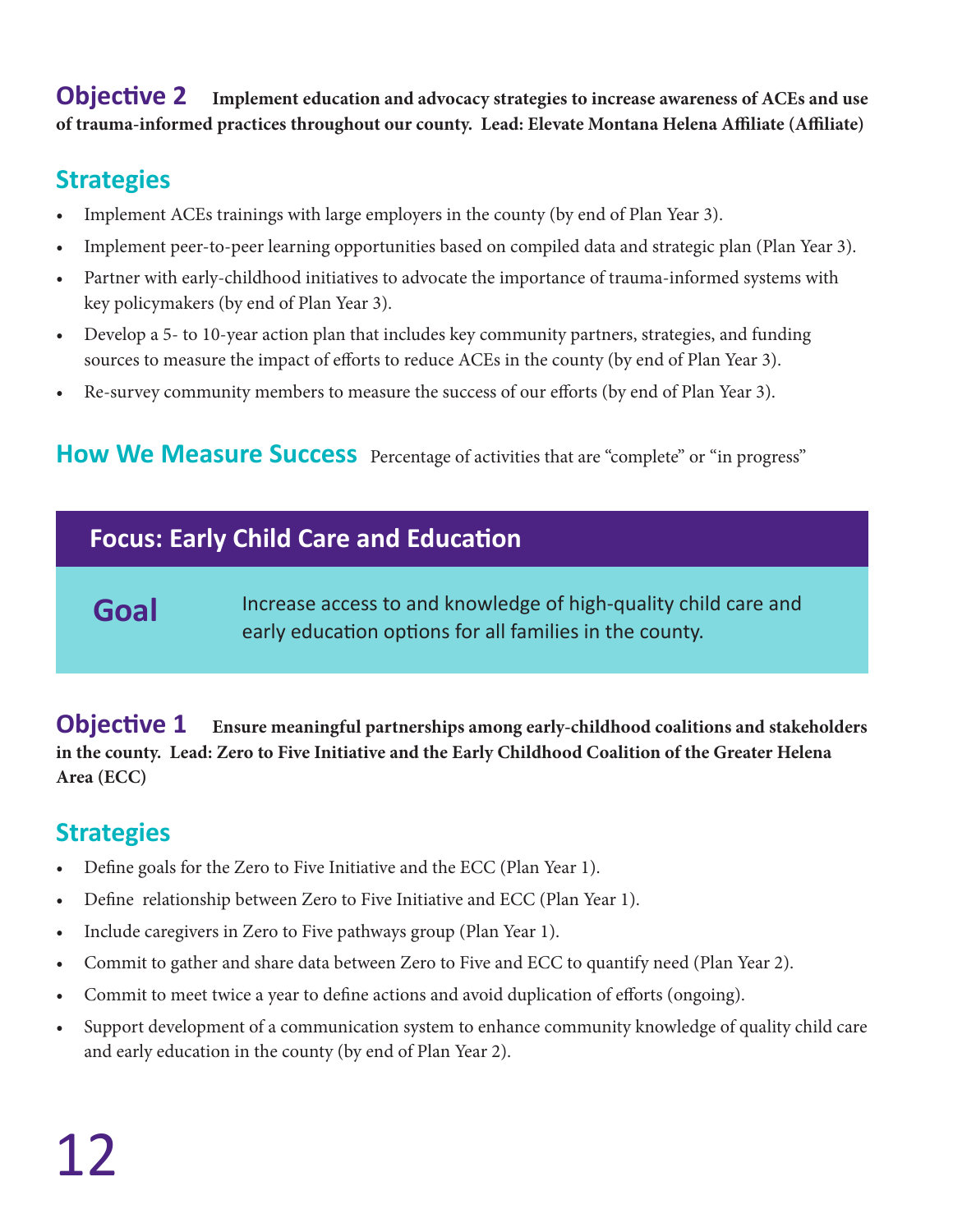**Objective 2 Implement systems-change activities to increase access to high-quality child care and early education. Lead: Zero to Five Initiative and the Early Childhood Coalition of the Greater Helena Area (ECC)**

#### **Strategies**

- Review the "Strengthening Montana's Early Childhood Systems" parent survey, conducted by the Montana Department of Public Health and Human Services in 2019, to assess child-care needs in the county (Plan Year 1).
- Develop community goals to address child-care needs identified in the survey (Plan Year 1).
- Develop toolkit to educate employers on employer-sponsored, child-care models (Plan Year 1).
- Host forum on employer-sponsored, child-care models (Plan Year 2).
- Research child-care cooperative models (Plan Year 3).
- Support emerging and newly funded early-childhood initiatives in the county (ongoing).
- Repeat "Strengthening Montana's Early Childhood System" parent survey to track progress and emerging needs (Plan Year 3).
- Promote CONNECT referral system as a resource to find quality child care and early education (ongoing).

#### **How We Measure Success**

- Percentage of activities that are "complete" or "in progress"
- Number of licensed child-care slots in county
- • Number of STARS to Quality child-care providers
- • Number of employer-sponsored, child-care facilities
- Number of child-care providers who offer benefits to employees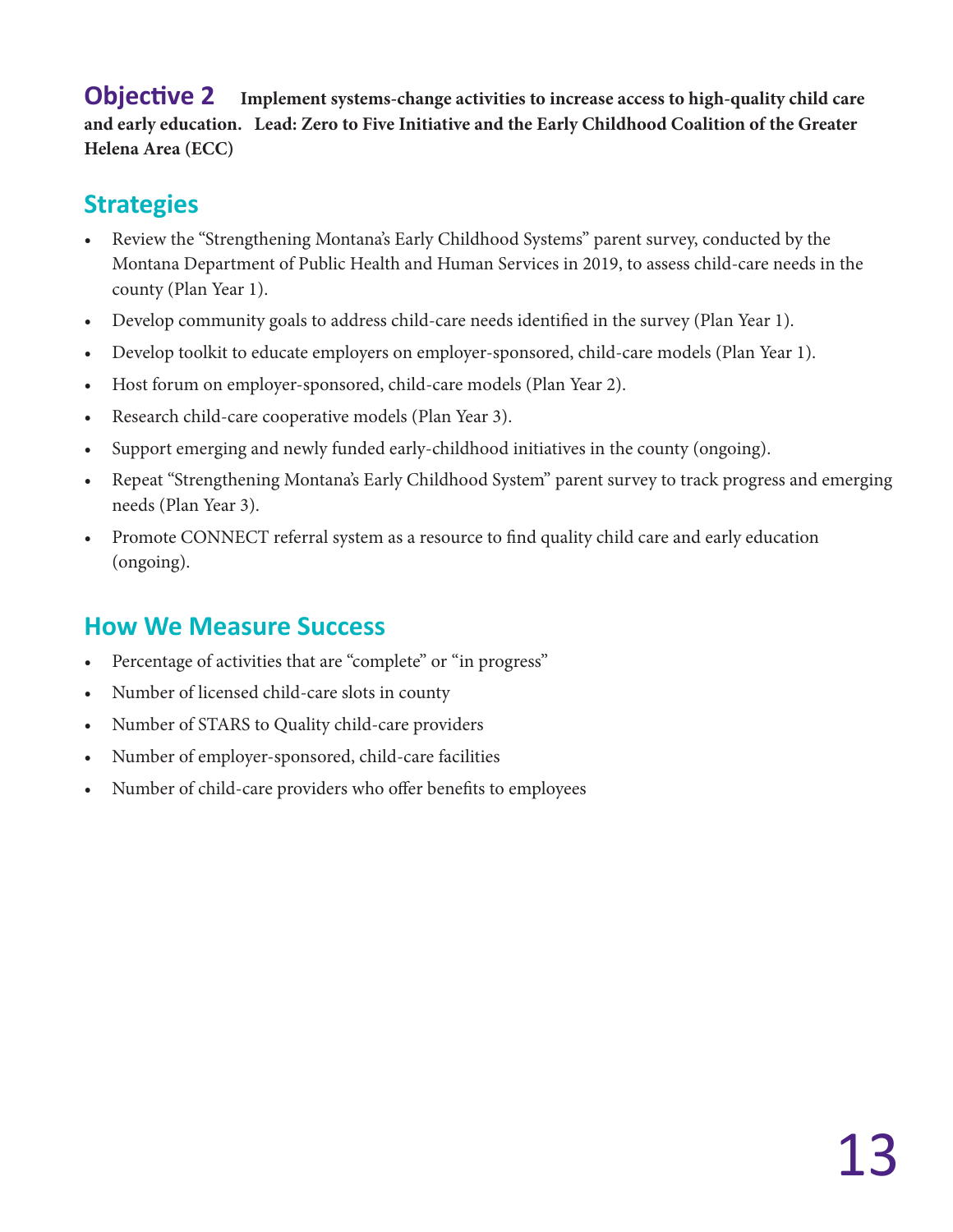# Priority 3: Access and Referrals

#### **Focus: Improving Access and Referrals to Services**

Goal **Create a seamless system for referrals to all health and human**service programs in the county that support an intentional and strategic culture of collaboration.

**Objective 1 Increase adoption of the CONNECT referral system by health and human-service providers in the county. Lead: Community Action Team (CAT) and local CONNECT coordinator**

#### **Strategies**

- Identify potential CONNECT users by determining which organizations in the county frequently receive referrals (Plan Year 1).
- Partner with 2-1-1 (a free, confidential phone and online service that connects people to local resources) to strengthen the system for agency-to-agency referrals (Plan Year 1).
- Partner with 2-1-1 to develop a joint communication plan that includes success stories, media engagement, agency champions, and information from focus groups (Plan Year 2).
- Assess who is currently using CONNECT and identify champion agencies to recruit new users (Plan Year 1).
- Include a requirement to use CONNECT in grants provided by local funders (ongoing).
- Research the feasibility of expanding CONNECT to include private businesses (Plan Year 3).

#### **Objective 2** Work with CONNECT referral partners to ensure optimal use of the system. Lead: **CONNECT Action Team (CAT) and local CONNECT coordinator**

#### **Strategies**

- Develop a communication plan for current and potential users about confidentiality safeguards, engaging agency champions from various sectors who are using CONNECT (Plan Year 1).
- Identify meaningful outputs to report to CONNECT users, including qualitative and quantitative data and success stories (Plan Years 1-2).
- • Develop an orientation module for new staff who will use CONNECT (Plan Year 1).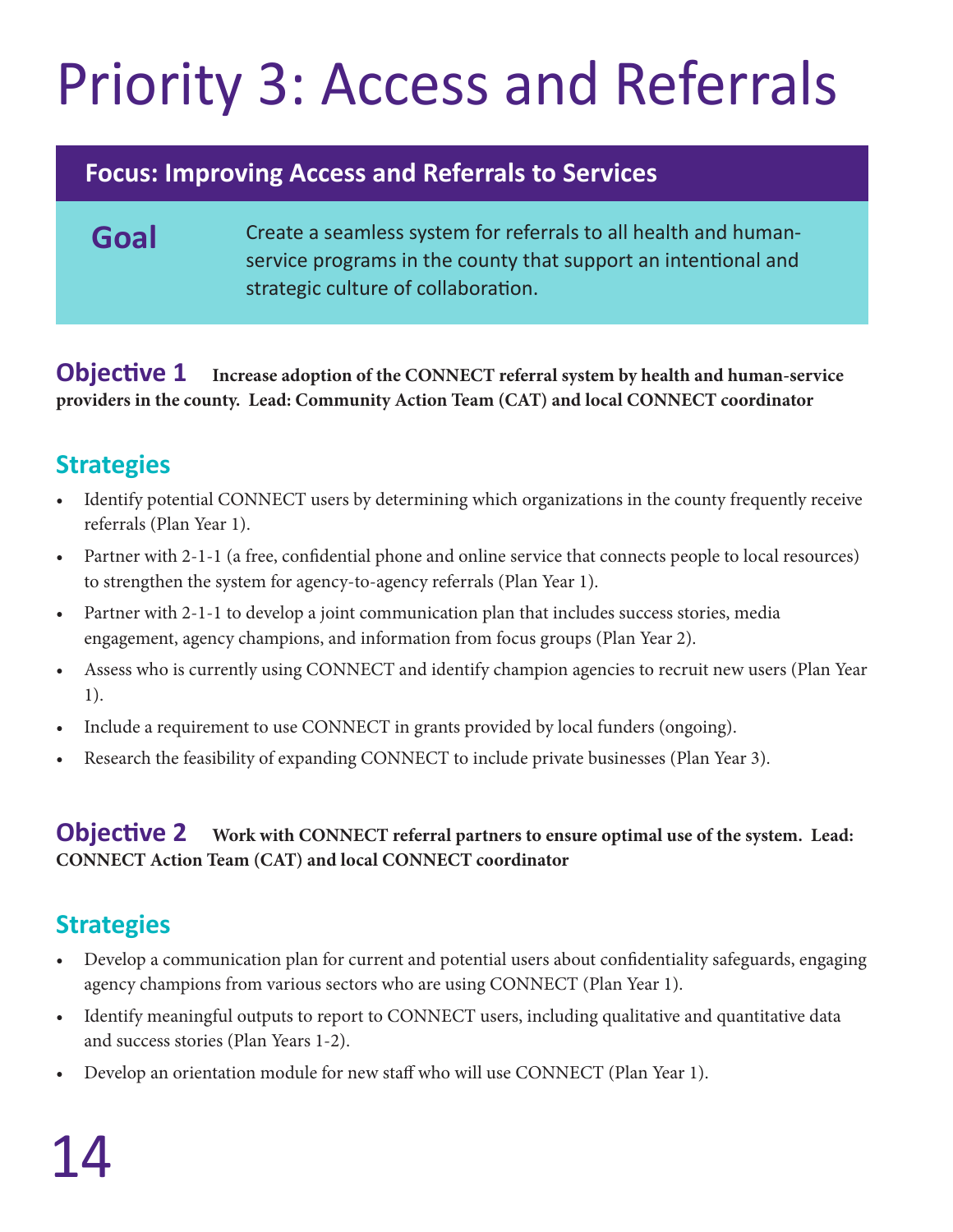- Assess existing agencies/users and identify who needs additional support to optimize use (ongoing).
- Identify champions and communication leads within each partner agency (ongoing).
- Regularly communicate with and convene key partners, including providing ongoing training on issues like care coordination and sustainability (ongoing).

#### **How We Measure Success**

- Percentage of activities that are "complete" or "in progress"
- Number of unduplicated individuals referred through CONNECT
- Number of agencies using CONNECT
- Percentage of agencies on CONNECT that are actively using the system
- Total number of referrals
- Percentage of referrals that lead to contact with a CONNECT provider

### Next Steps

The lead coalition partners identified in this plan will work with the Healthy Together Steering Committee to implement strategies and develop a method to track progress toward strategies and metrics.

To coordinate the ongoing work of this Community Health Improvement Plan at the community level, the Healthy Together Steering Committee will facilitate the following activities:

- Develop a method, such as a dashboard, to track progress of all CHIP activities at least annually.
- Host a "coalition of coalitions" meeting annually to keep the Healthy Together Task Force apprised of progress in priority and focus areas. At this meeting, coalition representatives will report progress and share lessons learned. After the meeting, this plan will be updated with current data, and any needed changes to strategies will be made.
- Develop an annual progress report based on the results of the "coalition of coalitions" meeting and distribute to Healthy Together Task Force members.
- Determine a potential lead group to develop a method, such as a community bulletin board, through which coalitions and organizations can keep each other updated on their work.

Beginning in 2021, the Healthy Together Task Force will develop a new Community Health Improvement Plan for Lewis and Clark County and then reconvene to reconsider health priorities.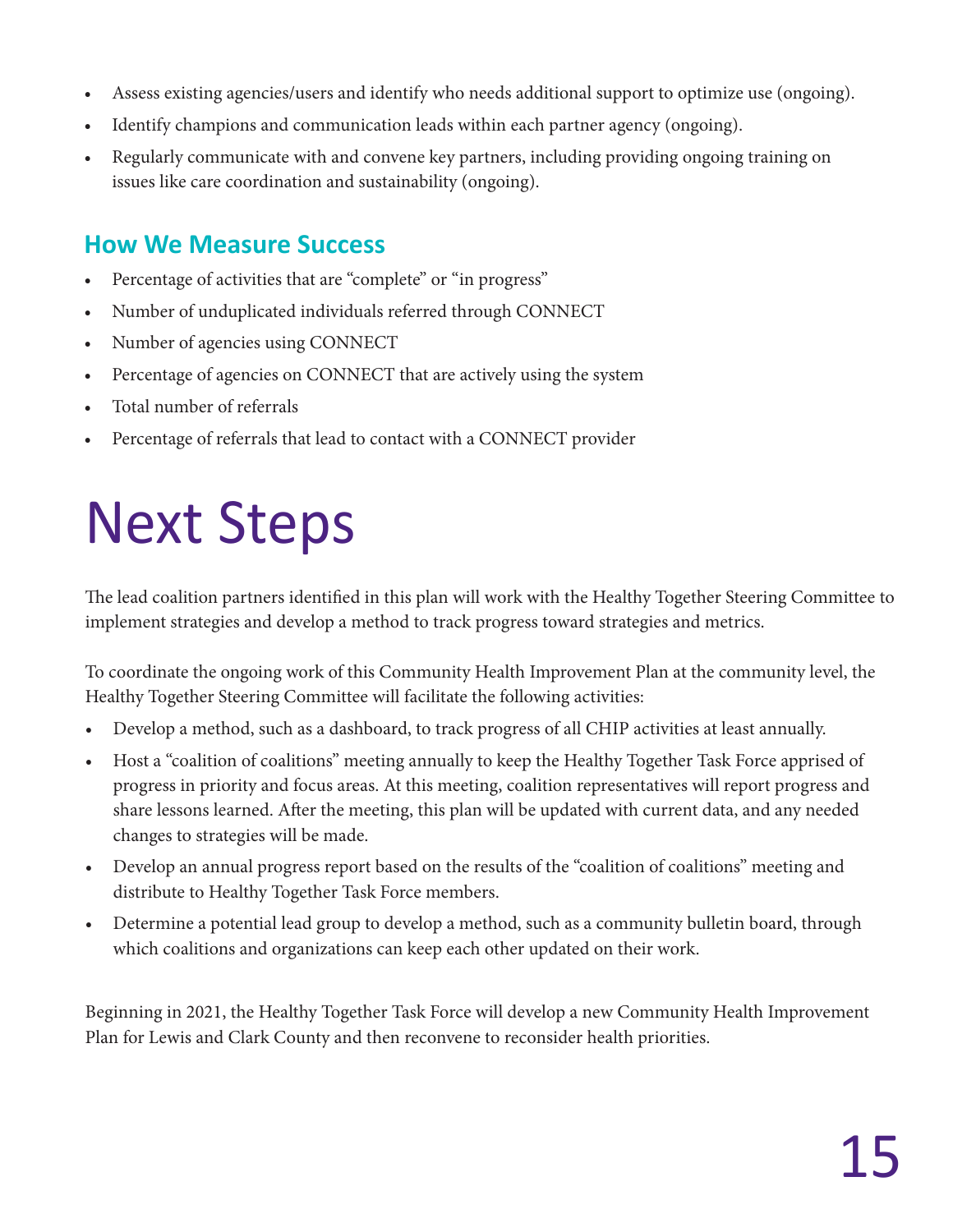### Healthy Together Task Force

**Thank you to the following individuals who contributed valuable time and expertise to this plan by participating in at least one meeting of the Healthy Together Task Force.**

Nancy Andersen, Outreach Director, AARP Rod Applegate, Senior Services Program Director, Rocky Mountain Development Council Jim Benish, Chair, City-County Board of Health Julie Bir, CONNECT Referral Coordinator, Lewis and Clark Public Health Corbin Bruursema, Assistance Coordinator, Good Samaritan Ministries Brielle Bumgarner, Public Health Student, Carroll College Jen Buscher, Director of Quality, Shodair Hospital Kaci Cech, Board Vice President, Helena Area Community Foundation Kelli Clark, Nursing Student, Carroll College Bruce Day, Director, Helena Food Share Jillian DeAmicis-Danesi, Behavioral Health Coordinator, Lewis and Clark County Vickie Donisthorpe, Health and Wellness Director, Montana Special Olympics Tina Eblen, Director, ChildWise Institute Jenny Eck, Executive Director, The Friendship Center Sarah Elliott, Manager of Complex Care Team, St. Peter's Health McCall Elverum, Care Manager, St. Peter's Health Amy Emmert, Director of Population Health, St. Peter's Health Somer Gauthier, Co-Owner, McDonalds Rebekah Goltz, Car Seat Technician, Montana AAA Rebecca Harbage, Air Quality Planner, MT Dept. of Environmental Quality Rebecca Hargis, Chair, Elevate Montana, Helena Affiliate Jaymie Hazel, Head Start Manager, Rocky Mountain Development Council Jess Hegstrom, Suicide Prevention Coordinator, Lewis and Clark Public Health Sarah Howe-Cobb, Augusta Public Health Nurse, Lewis and Clark Public Health Andy Hunthausen, County Commissioner, Lewis and Clark County Jacqueline Isaly, Community Health Promotion Administrator, Lewis and Clark Public Health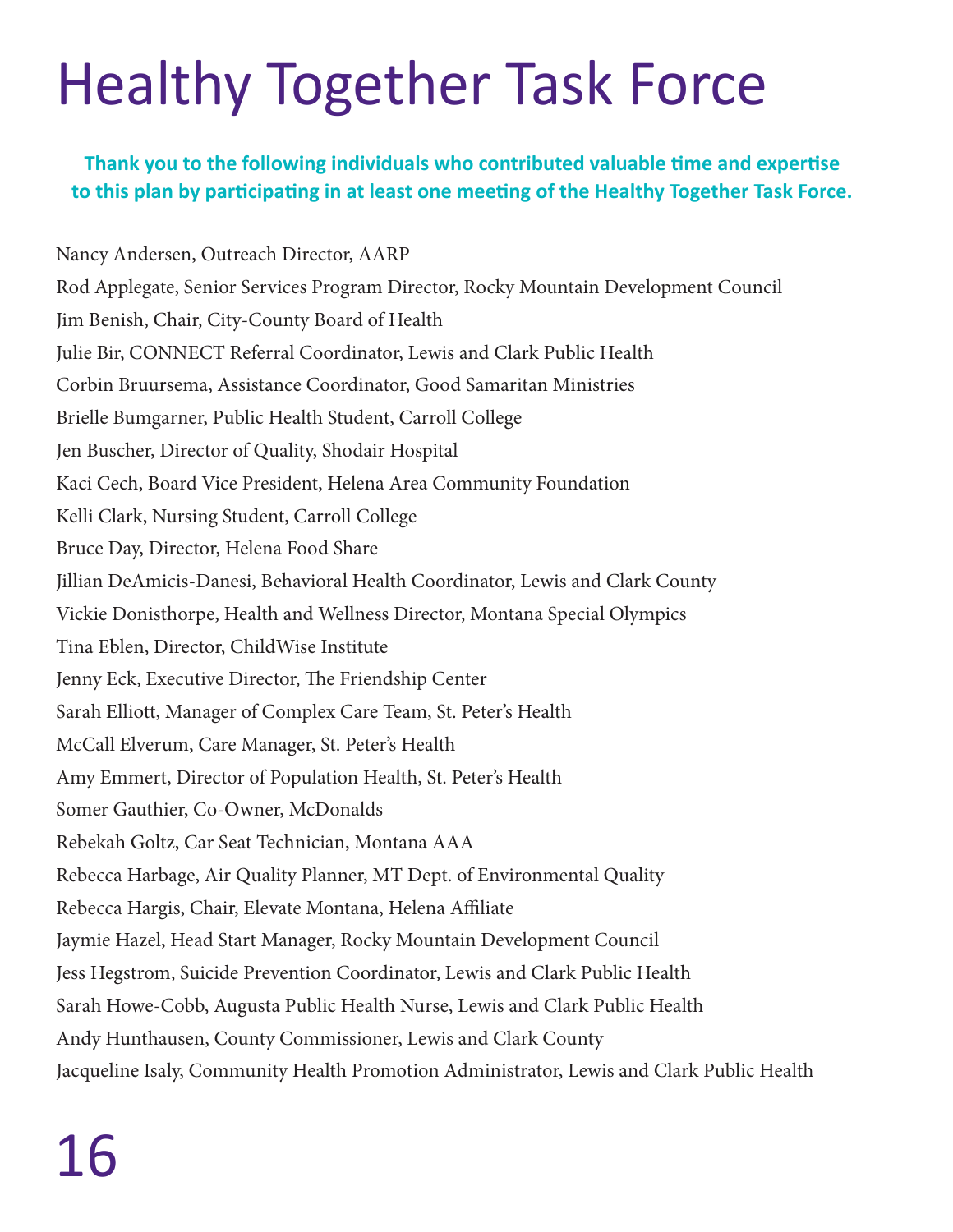Caitlin Jensen, Zero to Five Program Office Director, United Way Kim Johnson, Nursing Student, Carroll College Tracie Kiesel, Coordinator, Helena Buckle Up Program Isazah King, Public Health Student, Carroll College Colleen Korhivar-Baker, Residential Services, Center for Mental Health Nick Kraut, Nursing Student, Carroll College Lori Ladas, Director, Rocky Mountain Development Council Karen Lane, Chronic Disease Prevention Manager, Lewis and Clark Public Health Jaime Larese, Wellness Manager, St. Peter's Health Lisa Lee, Director, MT No Kid Hungry Ellen Livers, Management Services Director, Shodair Hospital Brett Lloyd, Emergency Preparedness Specialist, Lewis and Clark Public Health Shelly Maag, Nurse Supervisor, Lewis and Clark Public Health Kathy Marks, Operations Director, Rocky Mountain Development Council Michelle Marshal, Area Director, Center for Mental Health Kellie McBride, Criminal Justice Director, Lewis and Clark County Jennifer McBroom, Program Supervisor, Water Quality Protection District Leanne McMahon, Clinic Manager, Helena OB/GYN Sue Meardon, Care Management, St. Peter's Health Eric Merchant, Disease Control Administrator, Lewis and Clark Public Health Jenna Moore, Maternal Mental Health, Helena OB/GYN Kathy Moore, Environmental Services Administrator, Lewis and Clark Public Health Alison Munson, Director, United Way of the Lewis and Clark Area Drenda Niemann, Health Officer, Lewis and Clark Public Health Brie Oliver, Director, Healthy Mothers Healthy Babies Joel Peden, Advocacy Coordinator, MT Independent Living Program Ashley Pena-Larsen, Head Start Director, Rocky Mountain Development Council Jay Plant, Environmental Health Specialist, Lewis and Clark Public Health Frank Preskar, Environmental Program Manager, Lewis and Clark Public Health Robert Rasmussen, Member, Healthy Communities Coalition Tom Richardson, Pharmacy Services Manager, St. Peter's Health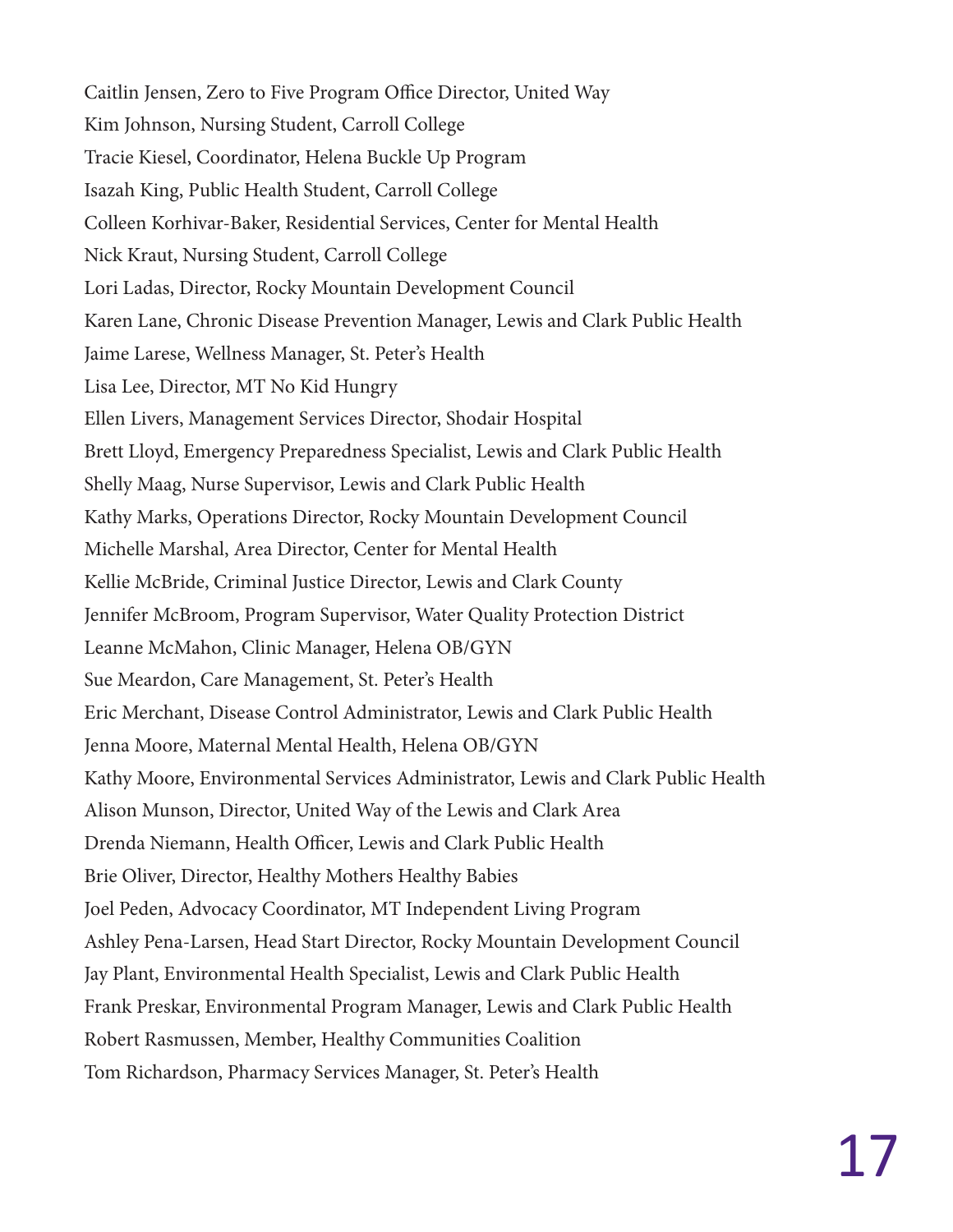Chris Rudmann, Zero to Five Initiative Project Manager, United Way Monica Sack, Nursing Student, Carroll College Sarah Sandau, Tobacco Use Prevention Health Educator, Lewis and Clark Public Health Ashley Schools, Provider Services, Child Care Connections Roma Seal, Public Health Student, Carroll College Katryn Seliskar, Behavioral Health, St. Peter's Health Gayle Shirley, Systems Improvement Manager, Lewis and Clark Public Health Coleen Smith, Director, Youth Connections Coalition Suzi Stanger, Co-Owner, Honda Dealership Jill-Marie Steeley, Director, PureView Health Center Brandi Thomas, Provider Services Coordinator, Child Care Connections Lisa Troyer, Wellness Consultant, PacificSource Bruce Tyler, Environmental Services, St. Peter's Health Brandy Vail, Clinical Program Manager, Western MT Mental Health Ann Waickman, Food Security Advocate, Kids Hunger Coalition Bekki Wehner, Immunization Section Supervisor, MT Dept. of Public Health and Human Services Ron Wiens, Community Needs Assessment Coordinator, Shodair Hospital Jan Williams, Lead Program Manager, Lewis and Clark Public Health Haylie Wisemiller, Population Health and Community Ed. Specialist, St. Peter's Medical Group Paula Wright, Chief Operations Officer, PureView Health Center Teri Wright, Interim CEO, Helena Family YMCA Brianna Zipperian, Career Training Institute